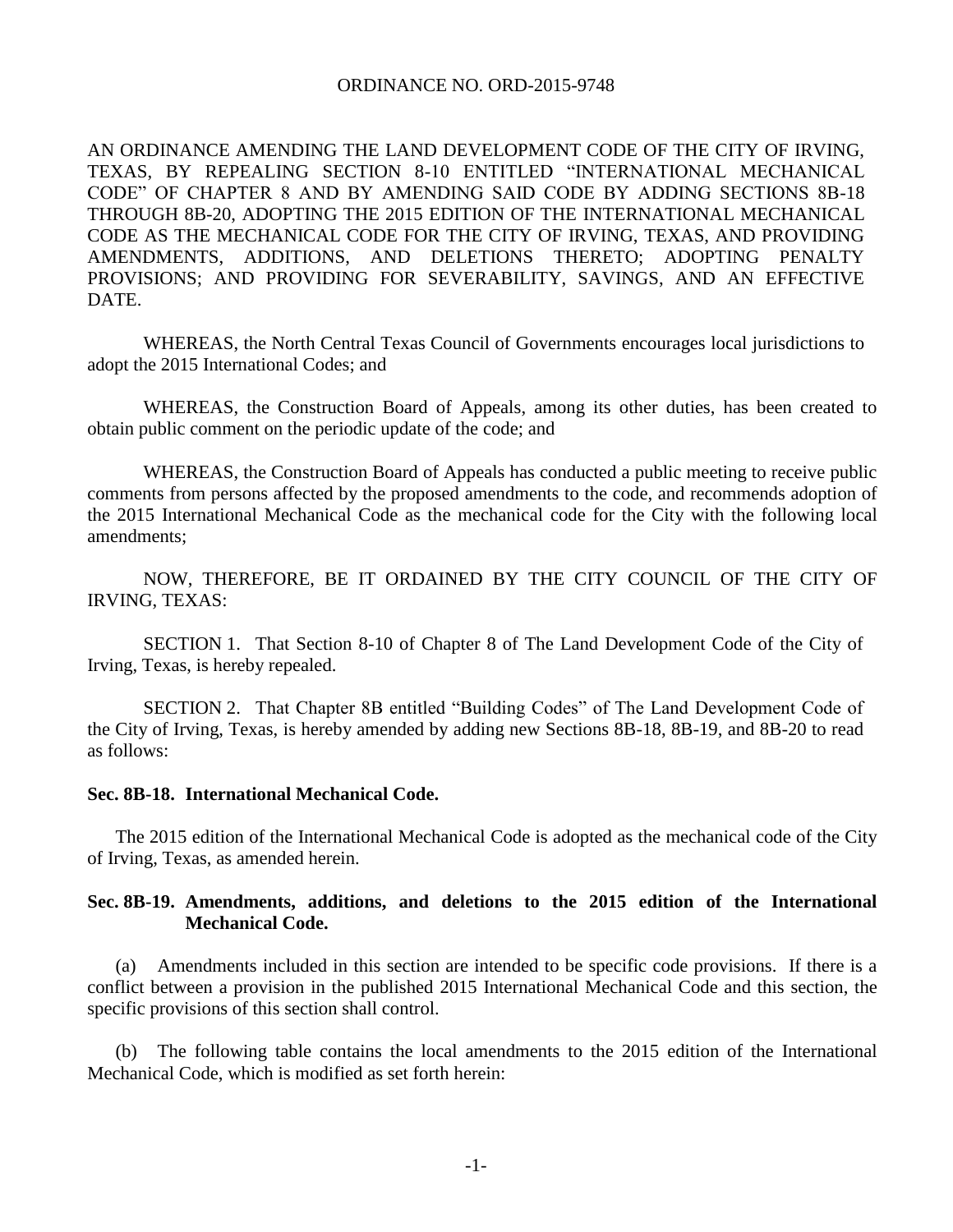- (1) When identified by the letter "R," the corresponding section of the 2015 International Mechanical Code is deleted in its entirety and replaced by the local amendment as set forth in Column 3 of the table below.
- (2) When identified by the letter "S," the corresponding section of the 2015 International Mechanical Code is supplemented by the additional provision as set forth in Column 3 of the table below.
- (3) When identified by the letter "M," the corresponding section of the 2015 International Mechanical Code is modified by amending the language of the provision to read as set forth in Column 3 of the table below.

Table Legend:

Column 1: Item Reference Number

Column 2: Related code section/caption

Column 3: Amended code provision

Column 4: "R" – 2015 International Mechanical Code section is replaced by the provision in Column 3; "S" – 2015 International Mechanical Code section is supplemented by the provision in Column 3; "M" – 2015 International Mechanical Code section is modified by the provision in Column 3.

| TABLE OF LOCAL AMENDMENTS TO THE 2015 INTERNATIONAL MECHANICAL CODE |  |  |  |
|---------------------------------------------------------------------|--|--|--|
|                                                                     |  |  |  |

| $\mathbf{1}$   | <b>IMC 103</b><br>Department of<br>mechanical<br>inspections                   | Wherever the term "department of mechanical inspection" it shall<br>mean the department of inspections.                                                                                                                                                                                                |             |
|----------------|--------------------------------------------------------------------------------|--------------------------------------------------------------------------------------------------------------------------------------------------------------------------------------------------------------------------------------------------------------------------------------------------------|-------------|
| $\overline{2}$ | <b>IMC 106</b><br>Permits                                                      | Permits that have been approved for which payment has not been<br>received within 14 days may be cancelled.                                                                                                                                                                                            |             |
| $\overline{3}$ | IMC 106.5<br>Fees                                                              | Refer to Section 8B-3 of Chapter 8B of The Land Development Code<br>of The City of Irving, Texas.                                                                                                                                                                                                      | $\mathbf R$ |
| $\overline{4}$ | <b>IMC 109</b><br>Means of appeal                                              | Refer to Section 8B-4 of Chapter 8B of The Land Development Code<br>of The City of Irving, Texas.                                                                                                                                                                                                      | $\mathbf R$ |
| 5              | IMC 306.3<br>Appliances in<br>attics                                           | Walkways in attics shall be rated as floors. When appliances are<br>installed in attics, access shall be by one of the following methods:<br>a. A permanent stair,<br>A pull-down stair with a minimum 300 pound capacity,<br>$b_{1}$<br>An access door from an upper floor level, or<br>$C_{\bullet}$ | S           |
| 6              | IMC 306.5<br>Equipment and<br>appliances on<br>roofs or elevated<br>structures | A permanent interior or exterior ladder shall be provided to access<br>equipment or appliances on roofs or elevated structures where<br>personnel will have to climb higher than 16 feet. Exterior ladders<br>need not extend closer than 12 feet to the finish grade or floor.                        | S           |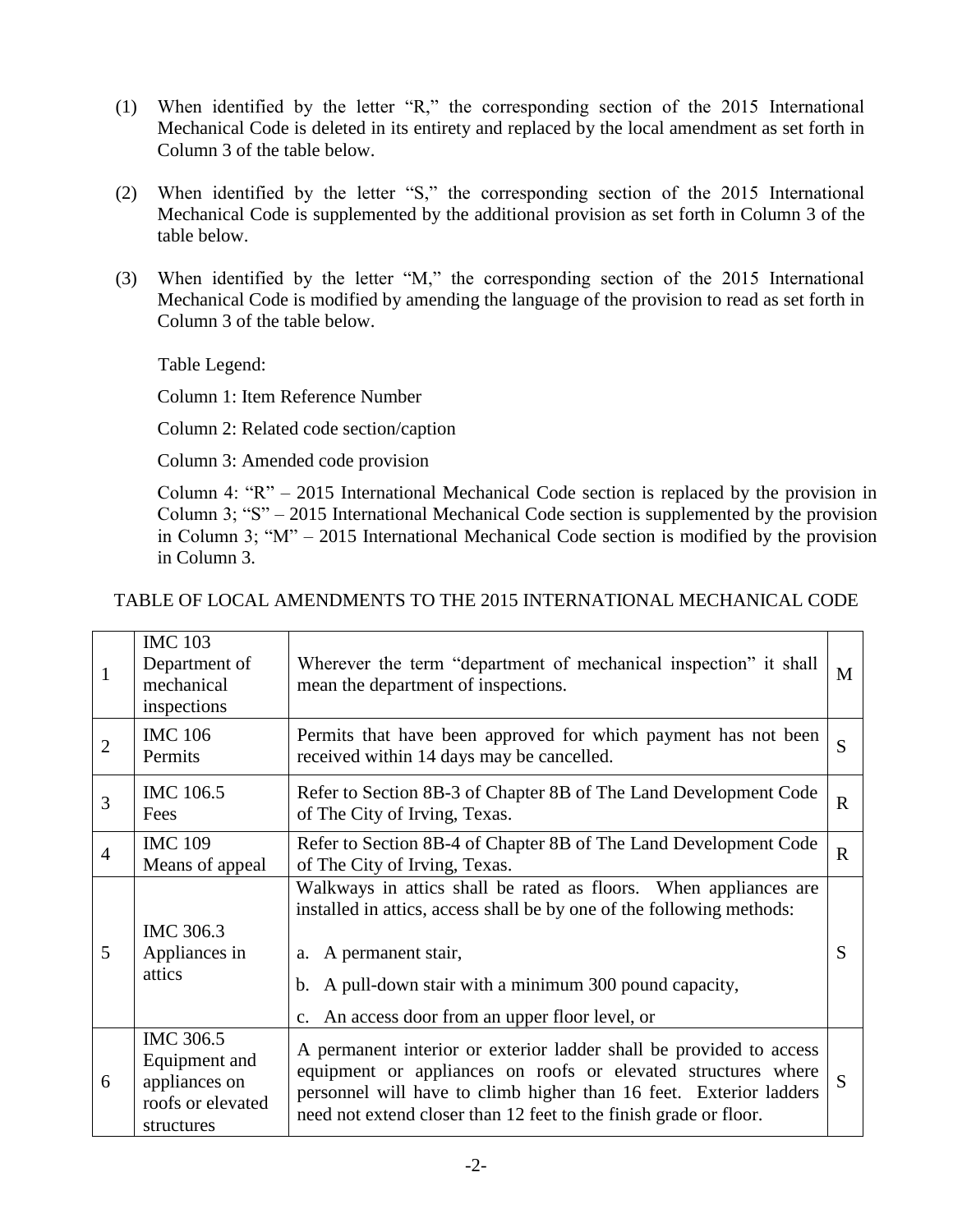|    | IMC 306.5.1<br>Sloped roofs                 | Where appliances or equipment is installed on a roof having a slope<br>of 3 units vertical in 12 units horizontal or greater, a catwalk of at<br>least 16 inches in width with substantial cleats spaced not more than<br>16 inches apart shall be provided from the roof access to a level<br>platform at the appliance or equipment.                       |  |
|----|---------------------------------------------|--------------------------------------------------------------------------------------------------------------------------------------------------------------------------------------------------------------------------------------------------------------------------------------------------------------------------------------------------------------|--|
| 8  | IMC 501.3<br>Exhaust discharge              | Toilet room exhaust ducts may terminate in a warehouse or shop area<br>when infiltration of outside air is present.                                                                                                                                                                                                                                          |  |
| 9  | <b>IMC 504.4</b><br>Exhaust<br>installation | Clothes dryer exhaust duct size shall not be reduced along its<br>developed length or at termination.                                                                                                                                                                                                                                                        |  |
| 10 | <b>IMC 1002</b><br>Water heaters            | On or after February 15, 2009, water heaters with storage tanks shall<br>not be installed in attics, unless such water heater was installed prior<br>to such date. This section does not prohibit the replacement of water<br>heaters with storage tanks in attics if such water heaters were legally<br>permitted and installed prior to February 15, 2009. |  |

## **Sec. 8B-20. Penalty.**

(a) A person commits an offense if the person violates a provision of the 2015 International Mechanical Code, as adopted and amended by the City of Irving, allows another person to violate a provision of the 2015 International Mechanical Code, as adopted and amended by the City of Irving, or fails to perform an act required of the person by the 2015 International Mechanical Code, as adopted and amended by the City of Irving. A person commits a separate offense each day or portion of a day during which the violation is committed, allowed, or continued.

(b) An offense described in Section 8B-20(a) is a class "C" misdemeanor and shall be punishable by a fine not to exceed \$500.00. However, a fine for the violation of a provision of this chapter that governs fire safety, zoning, or public health and sanitation, including dumping or refuse, may not exceed \$2,000.00.

(c) The penalties provided for in this section are in addition to any other enforcement remedies that the city may have under other city ordinances or state law.

SECTION 3. That terms and provisions of this ordinance shall be deemed to be severable and that if the validity of any section, subsection, sentence, clause, or phrase of this ordinance should be declared to be invalid, the same shall not affect the validity of any other section, subsection, sentence, clause, or phrase of this ordinance.

SECTION 4. That it is the intent of the Irving City Council that pending prosecutions, brought under the previous code, which this ordinance replaces, should continue under the terms and penalties of said code and be saved from dismissal as if said prior ordinances had not been repealed.

SECTION 5. That this ordinance shall become effective on January 11, 2016.